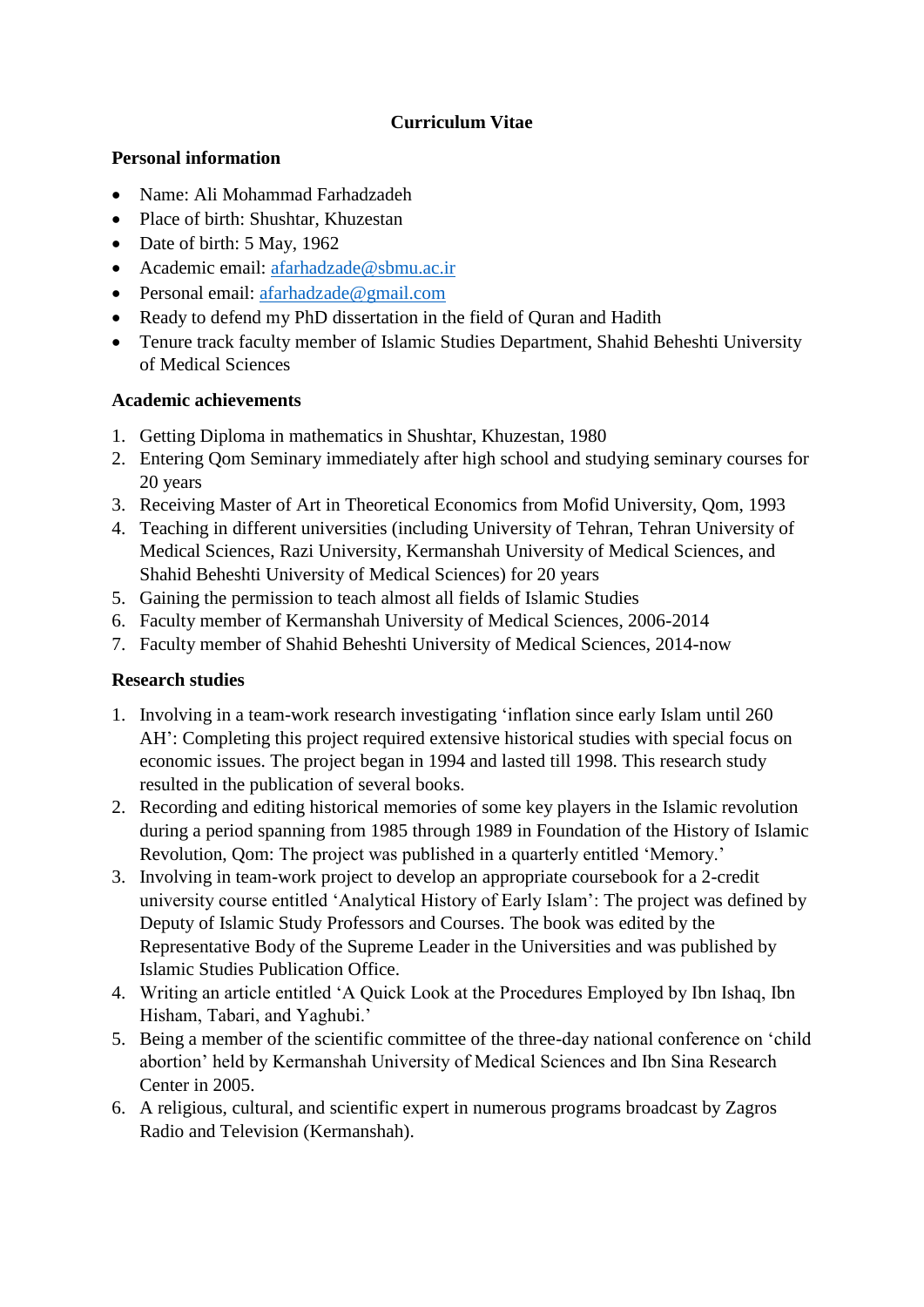- 7. Presenting an article entitled 'Controlling Nosocomial Infections in the Operating Room', 8-10 November, 2010, School of Paramedicine, Kermanshah University of Medical Sciences, National Conference on Nosocomial Infections.
- 8. Being involved in developing an article entitled 'Studying Bacterial Agents and Drug Susceptibility Pattern', 9-11 November, 2010, The Fourth Congress on Clinical Microbiology of Iran.
- 9. Being involved in writing an article entitled 'Stress as One of the Important Factors in Reducing the Body's Defense System in Special Diseases: A Quranic Look at the Issue', 31 May-1 June, 2005, Faculty of Nursing, Midwifery, and Paramedicine, Kermanshah University of Medical Sciences.
- 10. Being involved in writing an article entitled 'The Role of Religious Beliefs in Reducing the Number of Accidents and Having a Quick Response', 20-22 October, 2009, Kermanshah University of Medical Sciences.
- 11. Writing an article entitled 'Women's Feeling of Dignity Through Finding their Position in the Epistemic Religious System', The First National Conference on 'Women's Role in Developing Health', 11-13 May, 2010, Kermanshah University of Medical Sciences.
- 12. Being a member of the scientific committee of the conference on 'Studying Different Dimensions of Abortion in Iran', 26-27 February, 2003.
- 13. Attending type one workshop on 'An Introduction of Research Method', 24 hours, 13 March, 2006.
- 14. Attending type one workshop on 'Advanced Discussions on Research Method.'
- 15. Attending 'Teaching Method' workshop of Khorasan University of Medical Sciences, 30 hours, 12-14 November, 1997.
- 16. Attending a six-day workshop on 'Educational Process', Tehran University of Medical Sciences, 34 hours, 18-23 July, 1998.
- 17. Attending a workshop on 'The History of Islamic and Iranian Culture and Civilization', Tehran University of Islamic Studies, 40 hours, 10-14 November, 2007.
- 18. Attending the fourth Islamic Education Program, Mashhad, 60 hours, 16-21 August, 2009.
- 19. Attending a workshop on 'Effective and Positive Interaction with University Students', 6 hours, 27 January, 2009.
- 20. Attending a workshop on 'Scholarship', 6 hours, 7 October, 2009.
- 21. Attending a workshop on 'Familiarity with the Clinical Governance System', 8 hours, 9 March, 2010.
- 22. Attending a workshop on 'New Teaching Methods', 12 hours, 4 July, 2010.
- 23. Attending a workshop on 'Lesson Planning', 6 hours, 17 October, 2010.
- 24. Attending a workshop on 'Teaching Method Using Lectures', 12 hours, 1 and 2 January, 2011.
- 25. Attending a workshop on 'Providing Consultation for University Students', 6 hours, 30 January, 2011.
- 26. Attending a specialized workshop on 'political analysis', 20 hours in Qom, 13-15 February, 2007.
- 27. Attending a specialized workshop on 'Cultural Management', 36 hours, 21-22 June, 2006.
- 28. Attending a specialized workshop on 'Management with Special Focus on Professional Ethics', 16 hours, 27-29 June, 2009.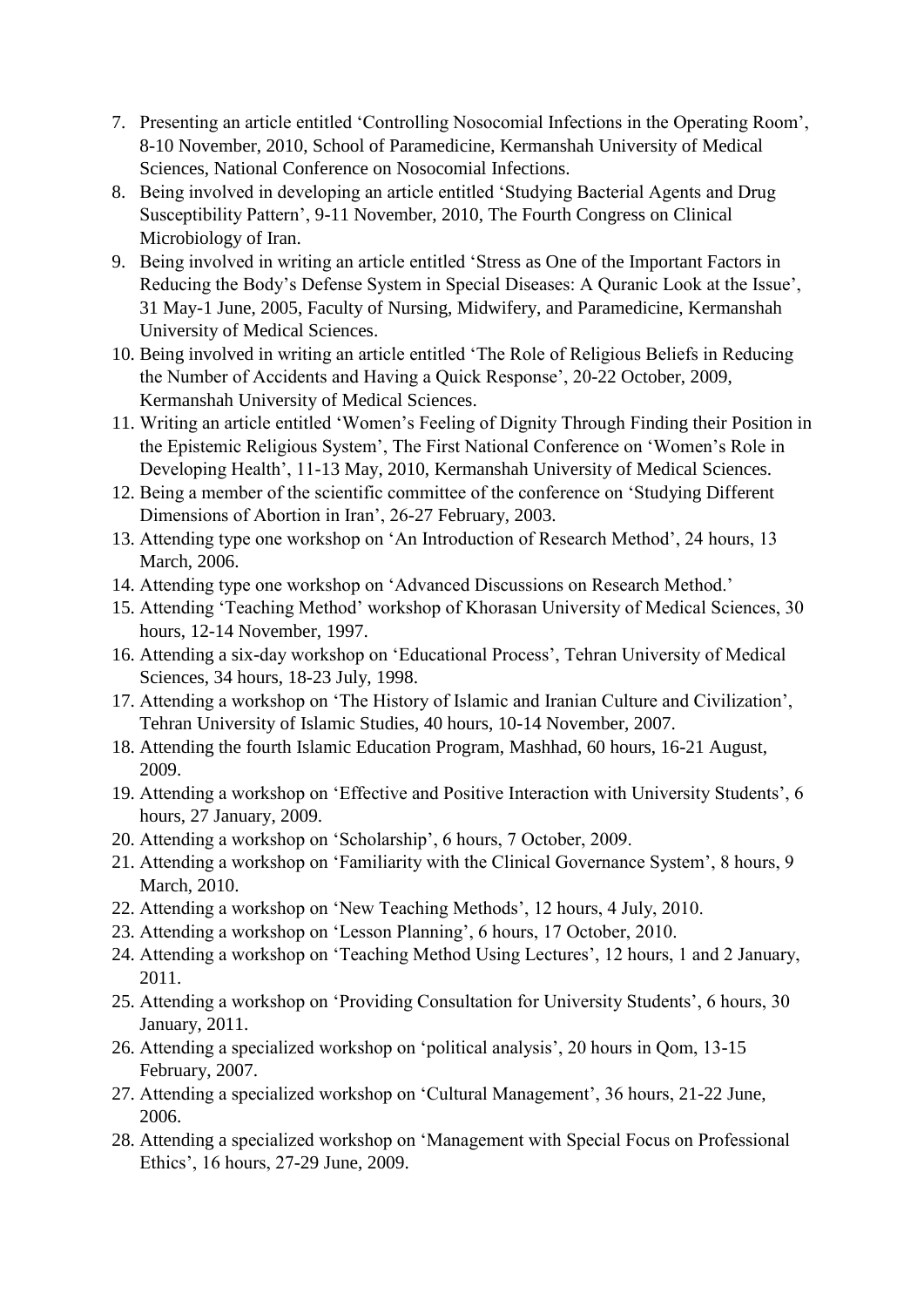- 29. Attending an educational program on 'Familiarity with Supervising and Advising Thesis', 40 hours, 27 June-1 July, 2008.
- 30. Attending an educational program on 'Familiarity with Culture and Communication', 40 hours, 26-30 July, 2006.
- 31. Attending an educational program on 'Familiarity with Interpreting Quran in Universities', 16 hours, 6-7 August, 2009.
- 32. Attending an educational program on 'Familiarity with Doubts Cast by Wahhabis', 16 hours, 29 June-26 July, 2004.
- 33. Attending an educational program on 'Familiarity with Mahdism from the Perspective of Christianity', 7 hours, 11 October, 2008.
- 34. Attending an educational program on 'Familiarity with Mahdism from the Perspective of Christianity', 7 hours, 27 October, 2009.
- 35. Attending an education program on 'Familiarity with Ways for Promoting National and Islamic Unity', 8 hours, 18 October, 2008.
- 36. Attending an education program on 'Familiarity with Present Day Political Movements', 8 hours, 27 July, 2009.
- 37. Being a member of the roundtable on 'Spiritual Health and Medical Education', The Third Conference on Spiritual Health, The Center for Impeccable Imams of the Holy City of Qom, Invited by Dr. Seyyed Ali Reza Marandi, The Head of the Academy of Medical Sciences and the Head of the Conference on Spiritual Health, 13-14 January, 2016.
- 38. Being a member of the editorial board of an academic, scholarly journal entitled 'Research in Religion and Health', 20 February, 2015.
- 39. Presenting a lecture on the national conference on spiritual health (code 19810931), Held on 3-5 December, 2014 by the Academy of Medical Sciences of Islamic Republic of Iran and Shahid Beheshti University of Medical Sciences.

## **Executive responsibilities**

- 1. A co-founder of Deputy of Islamic Study Professors and Courses, 1990-1994.
- 2. Head of the Representative Body of the Supreme Leader in Kermanshah University of Medical Sciences, 1999-2011.
- 3. Secretary of the Provincial Council of the Representative Body of the Supreme Leader in the Universities of Kermanshah, 2006-2008.
- 4. Head of the Provincial Council of the Representative Body of the Supreme Leader in the Universities of Kermanshah, 2008-2011.
- 5. Membership of different committees, organizations, and societies like: the ethics committee of recruiting university professors and faculty members, assistant recruiting committee of university, ethics committee of the research department of university, university students' committee of the governorate (which is a subcategory of provincial security council), provincial council for facilitating youth marriage, provincial charity assembly of marriage, etc.
- 6. Head of the Representative Body of the Supreme Leader in Shahid Beheshti University of Medical Sciences, 2015-now.
- 7. Member of the coordinating council of warriors, Shahid Beheshti University of Medical Sciences, 3 December, 2014.
- 8. Member of the university council of Shahid Beheshti University of Medical Sciences, 3 February, 2015.